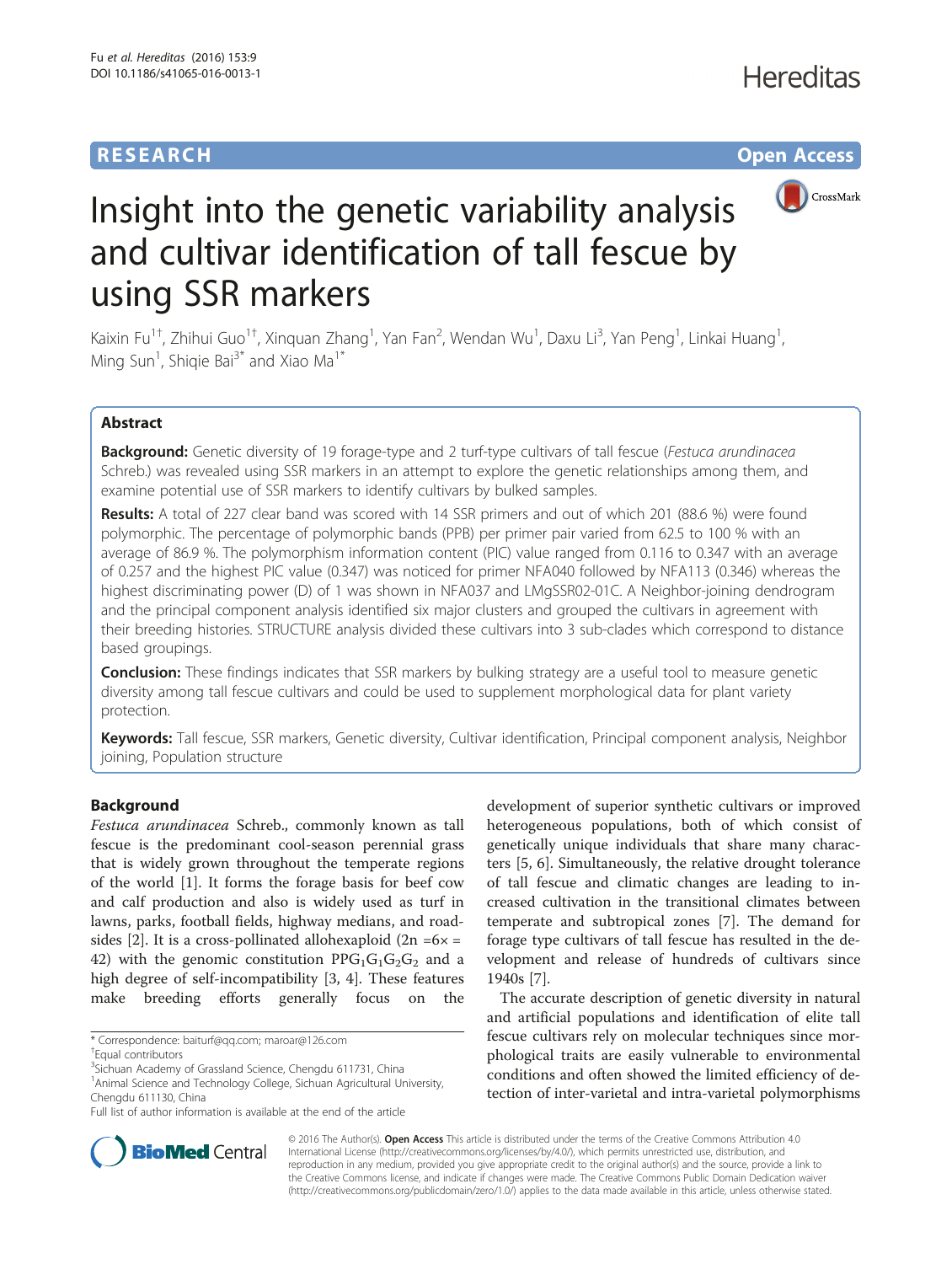<span id="page-1-0"></span>on account of environmental plasticity [\[8](#page-8-0)]. Molecular marker analysis offers an efficient approach for assessing genetic diversity and germplasm characterization in cross-pollinated grass species [[9, 10\]](#page-8-0). In view of cheapness and effectiveness, bulking strategy has been successfully employed to investigate genetic variation between cultivars of allogamous species [\[11](#page-8-0)]. Additionally, a value of 20 genotypes per population seems appropriate for most foragegrass species [\[12](#page-8-0)]. RFLP and AFLP have been used to distinguish several cultivars of tall fescue by pooled DNA samples [[8, 13\]](#page-8-0), but these methods require more technically demanding skills than conventional PCR markers [\[14](#page-8-0)]. Simple sequence repeats (SSR) have become one of the most widely used molecular marker systems in plant genetics due to the codominant inheritance, relative abundance, multi-allelic nature, extensive genome coverage, high reproducibility, and simple detection [\[15](#page-8-0)]. A large number of SSR markers have been developed for the Lolium/Festuca complex species, such as tall fescue  $[15, 16]$  $[15, 16]$  $[15, 16]$  $[15, 16]$  and L. multiflorum [\[17](#page-8-0)]. Moreover, it has been reported that SSR markers has showed a high transferability across closely related species [\[18\]](#page-8-0).

To date, the old cultivar Kentucky-31 and its derived cultivars bred in North America have been widely

Table 1 Description of the plant material analyzed

introduced to other parts of the world as a forage base for beef, wool and dairy production [[19\]](#page-8-0). However, there is little information about the genetic relationships between these popular cultivars. The objective of the present work, therefore, was (i) to reveal patterns of molecular polymorphism and (ii) to survey the extent of genetic variability and relationships among some elite cultivars of tall fescue from North America and Europe by using SSR markers and bulked samples. Here we wanted to confirm known genetic relationships among these cultivars based on recorded pedigrees and to evaluate the usefulness of SSR markers for germplasm identification.

# **Methods**

# Plant material and DNA extraction

Nineteen forage- and two turf-type cultivars of tall fescue (F. arundinacea Schreb.) were included in this experiment, all of whose seeds were provided by National Plant Germplasm System of USDA. Pedigree or breeding history information of 21 cultivars could be traced, listed in the Table 1. Two of all cultivars, viz., Willamette and Carefree belong to turf-type, while the rest are foragetype. Seed was germinated at 26 °C on blotter paper in a lighted growth chamber. Bulked samples were composed

| Cultivar    | Country    | Origin/Pedigree                                                                                                 | Registration date |  |  |
|-------------|------------|-----------------------------------------------------------------------------------------------------------------|-------------------|--|--|
| Kenhy       | U.S.       | 11 42-chromosome Lolium multiflorum x F. arundinacea clones                                                     | 1977              |  |  |
| Cajun       | U.S.       | cultivar AuTriumph                                                                                              | 1989              |  |  |
| Maximize    | U.S.       | ecotypes from southeast France                                                                                  | 1993              |  |  |
| Kentucky 31 | U.S.       | ecotype from temperate pasture in Kentucky                                                                      | 1972              |  |  |
| Kenwell     | U.S.       | three inbred lines                                                                                              | 1968              |  |  |
| Alta        | U.S.       | a 4-year-old plant selection in Oregon.                                                                         | 1945              |  |  |
| Fawn        | U.S.       | temperate 8-clone synthetic                                                                                     | 1974              |  |  |
| Martin      | U.S.       | 2 clones from broad based population.                                                                           | 1987              |  |  |
| Missouri-96 | U.S.       | 13 clones from France germplasm                                                                                 | 1979              |  |  |
| Forager     | U.S.       | Kenwell, Fawn, Kentucky 31, etc.                                                                                | 1980              |  |  |
| Barcel      | Netherland | 13 temperate clones from Netherlands                                                                            | 1981              |  |  |
| Johnstone   | U.S.       | blend of two strains of Kenhy derivatives and 42-chromosome<br>Lolium sp. $\times$ F. arundinacea hybrid clones | 1983              |  |  |
| Au triumph  | U.S.       | an open pollinated population AF-5 comprised of 12 genotypess                                                   | 1983              |  |  |
| Willamette  | U.S.       | an open pollinated progeny of 5 elite parental clones                                                           | 1985              |  |  |
| Safe        | U.S.       | Kenhy and two germplasm with diseases and drought resistance                                                    | 1985              |  |  |
| Barvetia    | Netherland | temperate 13-clone synthetic                                                                                    | unavailable       |  |  |
| Mozark      | U.S.       | Kenmont, Kentucky-31, and introductions from Algeria and France                                                 | 1987              |  |  |
| Penngrazer  | U.S.       | Kentucky 31                                                                                                     | 1988              |  |  |
| Cattleclub  | U.S.       | Kentucky 31                                                                                                     | 1988              |  |  |
| Carefree    | U.S.       | Houndog, Rutgers, and GPTF accessions.                                                                          | 1989              |  |  |
| Nanryo      | Japan      | Fawn, Kentucky 31, Rozelle, Electa, Krasnadorskaja and Yamanami                                                 | 2006              |  |  |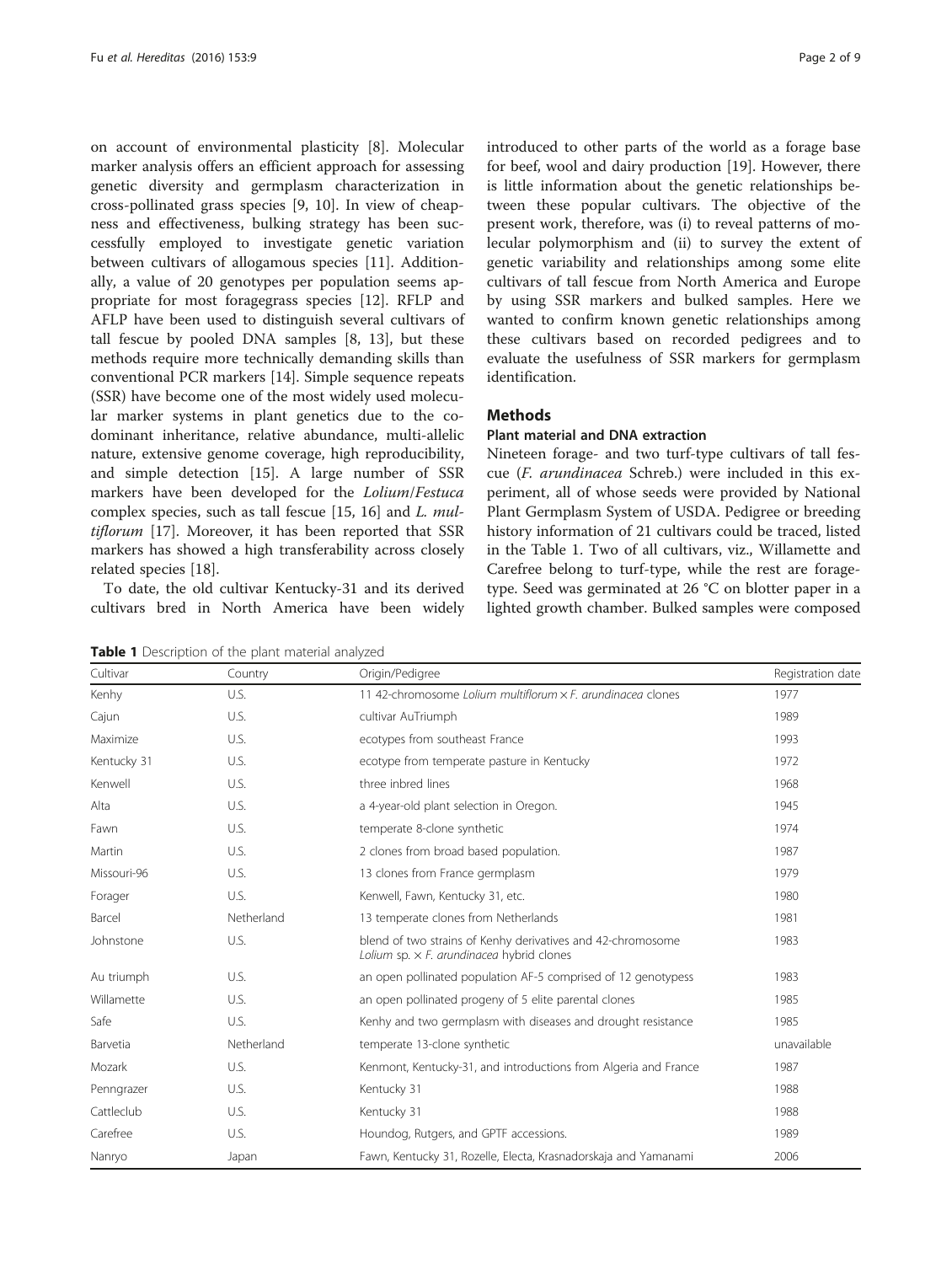<span id="page-2-0"></span>by DNA extraction from pooled tissue samples consisting of single leaves from each of the 20 randomly selected plants, for each cultivar. Total genomic DNA was isolated from bulked leaves according to the protocol of using a modified CTAB method [[20](#page-8-0)]. The quality and concentration of the extracted DNA were determined by Nano-Drop ND 2000 spectrophotometer (NanoDrop Technologies, Inc.) and 1 % (w/v) agarose gels electrophoresis. The isolated genomic DNA was diluted to 10 ng/μL and stored at −20 °C for use.

# SSR maker primers and SSR-PCR amplification

A total of 15 SSR markers (Table 2) were used to characterize 21 cultivars tall fescue, of which primer LMgSSR02-01C is genic-SSR markers from annual ryegrass [\[17\]](#page-8-0), the remaining 14 were EST-SSR markers from tall fescue [[15\]](#page-8-0). Each 15  $\mu$ L amplification reaction consisted of 3.0 μL of template DNA (10 ng/μL), 0.6 μL primer (5 pM), 0.3 μL of Taq polymerase (2.5 U/μL), 3 μL of sterile distilled water and 7.5 μL of 2× Taq PCR Master Mix (Tiangen Biotech, Beijing, China). Touchdown PCR amplification was carried out under the following conditions: 5 min at 95 °C; 16 cycles of 95 °C for 50 s, 68 °C with 0.5 °C decrease per cycle for 50 s until the annealing temperature reached 60 °C, and 72 °C for 1 min; 19 cycles of 95 °C for 50 s, 60 °C for 50 s, 72 °C for 1 min; followed by a final extension at 72 °C for 10 min, and in the end 4 °C as a holding temperature. The PCR amplification products were electrophoresed in 8 % non-

denaturing polyacrylamide gel at 150 V for 30 min, followed by 2 h at 350 V. Then the gels were visualized by silver staining f and photographed by a gel scanner.

#### Data analysis

In spite of co-dominant nature of SSR, there is great difficulty in allele calling by amplified pattern because of the allohexaploid nature of tall fescue and the bulking strategy used in present study. Therefore, unequivocally scorable bands were scored manually as either present (1) and absent (0) to create the binary raw data matrix for further analysis. The total number of bands (TB) and polymorphic bands (PB), polymorphic rate (P), Shannon information index (I) [\[21](#page-8-0)], and polymorphism information content (PIC) [\[22](#page-8-0)] were calculated as MS Excel 2010, using the formula:  $\text{PIC} = 1 - \sum P_{ij}^2$ , where  $P_{ij}$  is the frequency of the jth allele (marker) for the ith SSR locus. The distinguished varieties (DV), which were calculated by the number of unique sequences required to identify a particular cultivar from the clustering dendrogram of all 21 cultivars. To compare the efficiency of the markers in varietal identification, the discrimination power (D) [\[23\]](#page-8-0) was estimated for each primer. This parameter was calculated in accordance with the formula as follows:  $D = 1 - \sum_{i=1}^{\infty}$  $<sup>I</sup>pi \frac{(Npi-1)}{\overline{N-1}}$ </sup> where D is the probability that two randomly selected samples have different and distinct banding patterns,  $p_i$  is the frequency of the ith pattern revealed by each primer, N is the number of samples analyzed and  $I$  is the total

Table 2 Characteristics of 15 SSR markers selected for use in the study

Primes motif Size range (bp) NTB NPB PPB (%) PIC I CSM DV D LMgSSR02-01C (aac)26 86–193 24 23 95.8 0.252 0.403 3 21 1.000 NFA018 (cgg)6 136–198 10 9 90 0.267 0.411 2 12 0.952 NFA021 (cct)<sub>7</sub> 191–358 14 12 85.7 0.259 0.402 1 12 0.971 NFA022 (agg)6 180–391 15 13 86.7 0.269 0.410 3 13 0.967 NFA035 (ggc)6 177–371 16 10 62.5 0.193 0.293 3 8 0.914 NFA037 (acc)6 177–384 25 24 96 0.279 0.434 4 21 1.000 NFA040 (cgg)6 233–404 12 12 100 0.347 0.518 1 15 0.986 NFA050 (cag)<sub>7</sub> 187–361 8 5 62.5 0.116 0.205 1 1 0.267 NFA060 (tag)8 205–350 13 12 92.3 0.237 0.383 2 13 0.967 NFA065 (agc)6 200–344 18 18 100 0.298 0.461 3 19 0.995 NFA066 (cct)6 165–267 11 9 81.8 0.250 0.380 2 11 0.962 NFA113 (cgg)6 161–357 19 18 94.7 0.346 0.514 1 19 0.995 NFA133 (cgg)7 162–268 16 15 93.8 0.274 0.424 3 15 0.967 NFA150 (ctg)7 173–297 13 10 76.9 0.306 0.443 1 12 0.971 NFA153 (gca)<sub>7</sub> 187–294 13 11 84.6 0.170 0.286 5 9 0.900 Total — 227 201 88.6 — — 35 21 1 Mean — 15.1 13.4 86.9 0.257 0.398 2.3 13.4 0.920

NTB number of total bands, NPB number of polymorphic bands, PPB percentage of polymorphic bands, PIC polymorphic information content, I Shannon's information index, CSM Cultivar-specific markers (presence and absence), DV Distinguished varieties, D discriminating power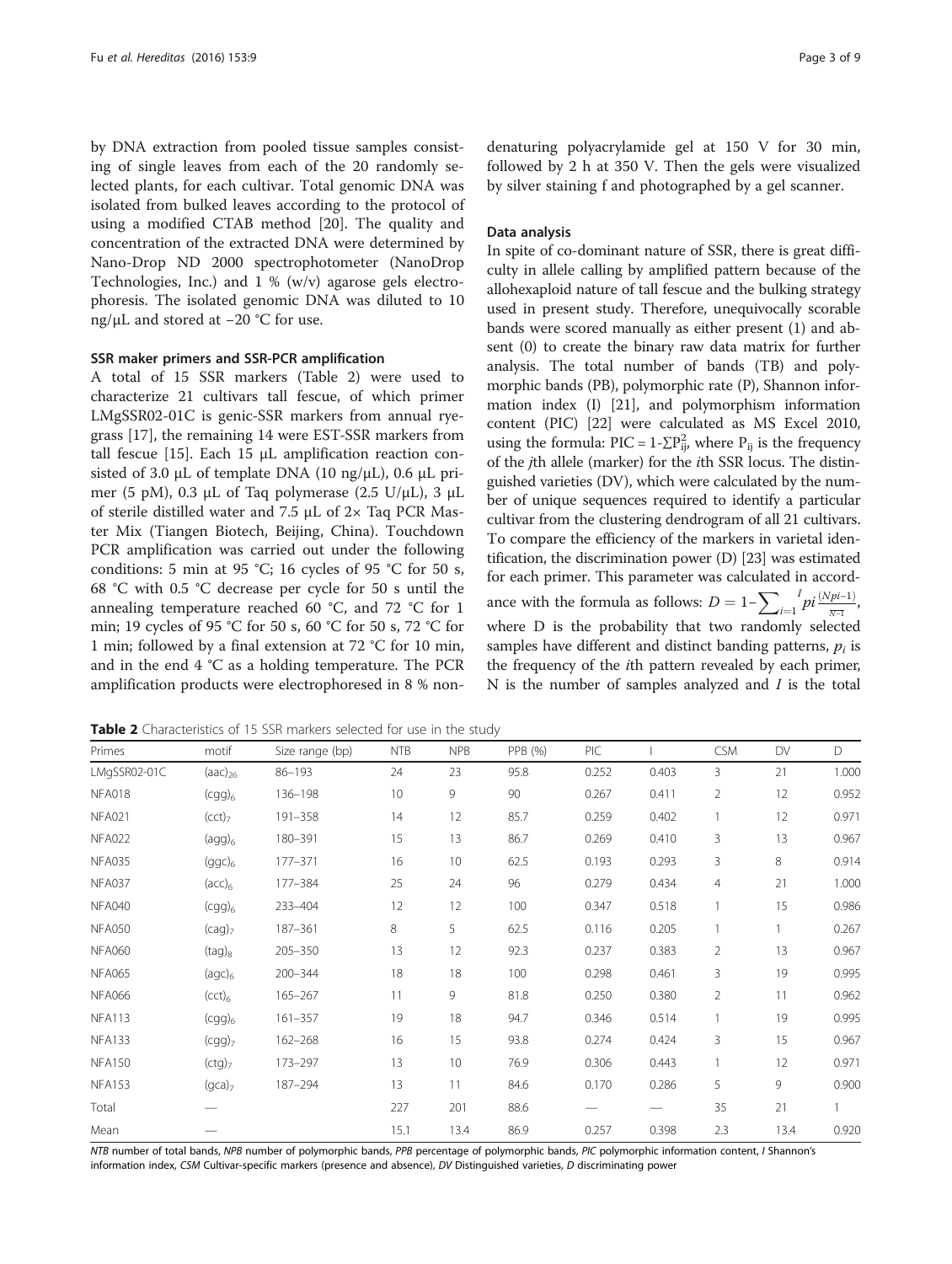number of patterns generated by each primer [\[23](#page-8-0)]. The presence/absence data matrix was further used to calculate genetic similarity (GS) between pairs of cultivars according to Dice's similarity coefficient using NTSYSpc v2.2 [\[24\]](#page-8-0). Then a genetic distance (GD) matrix developed as GD = 1-GS was used to construct dendrograms based on the neighbour-joining (NJ) clustering method with a bootstrapping value of 10,000 replications by the FreeTree software [[25](#page-8-0)]. To verify the adjustment between genetic distance matrices and respective dendrogram-derived matrices (cophenetic matrix), the cophenetic correlation coefficient (r) was estimated by NTSYSpc v2.2. As well as the principal coordinate analysis (PCoA) was obtained by the similarity matrix, which was computed from the same program. Further, Bayesian model-based cluster analysis was performed to infer genetic structure and to define the number of clusters in the data set using the software STRUCTURE version 2.3.4 [\[26\]](#page-8-0). The membership of each cultivars was tested for the range of genetic clusters from  $K = 1$  to 10 with admixture model and without prior information on their origin. Twenty independent runs were assessed for each fixed K and each run consisted of 20,000 burn-in period and 50,000 MCMC iterations. The most likely value of K was determined by examination of the ΔK statistic and L(K) [[27\]](#page-8-0) using Structure Harvester [[28](#page-8-0)]. A consensus STRUCTURE plot was obtained from the admixture repeats using the greedy algorithm in CLUMPP version 1.1 [[29](#page-8-0)], and final plots were produced in STRUC-TURE PLOT [\[30](#page-8-0)]. Within a subgroup, cultivars with inferred ancestry based on probability values ≥60 % were assigned to a different group, and those with <60 % were treated as "admixture", i.e., these cultivars seem to have a mixed ancestry from parents belonging to different origins or gene pools.

# Results and discussion

# Statistical analysis of SSR markers

Due to the outbreeding nature of tall fescue, we used bulked samples that represent the mixture of genotypes with a cultivar. In the present work, genetic variability among the 21 tall fescue cultivars was analyzed using a set of SSR primer pairs (PPs), most of which originated from ESTs sequence of tall fescue [\[15\]](#page-8-0). Out of 100 original primer pairs (PPs), 15 selected PPs could generate reproducible and polymorphic patterns among the cultivars, and hence these 15 PPs were retained for further statistical analyses. Totally 227 bands were produced, of which 201 (88.6 %) were polymorphic with an average of 13.4 polymorphic bands per primer (Table [2](#page-2-0)). The number of scorable bands produced per PPs ranged from 8 (NFA050) to 25 (NFA037) with an average of 15.1, and amplicon size varied from 80 to 400 bp. The percentage of polymorphism varied between 62.5 (NFA035 and NFA50) to 100 (NFA40 and NFA65) with an average value of 86.9 %.

The polymorphism information content (PIC) was in the range from 0.116 to 0.347 with an average value of 0.258 and PIC value was found to be highest with the primer NFA40 (0.347), followed by NFA113 (0.346) and NFA150 (0.306). Nine SSR primers showed more PIC than the average value (0.257). The Shannon index ranged from 0.205 to 0.518 and NFA40 showed highest diversity (0.518), followed by NFA113 (0.514); and average Shannon index was 0.398. Furthermore, the number of the evaluated cultivars distinguished by any SSR marker ranged from 1 to 21, with an average of 13.4 per PPs. The discriminating power (D), a measure of the efficiency of a primer or a locus is an effective method to know the ability of a primer in distinguishing the crop genotypes [\[31\]](#page-8-0). In this study, D value ranged between 0.267 (NFA50) to 1 (NFA37 and LMgSSR02-01C) with an average value of 0.921 (Table [2\)](#page-2-0). Here, 14 out of 15 SSR markers showed high discriminatory power (>0.90), indicating that these 15 PPs used in this study were highly effective in tall fescue cultivar characterization. Primer NFA37 and LMgSSR02-01C, which showed the highest D value being one, was found to be the best SSR markers for detecting polymorphism in tall fescue. Although only 35 cultivar-specific markers were observed for 15 primers, all of 21 cultivars had their own unique SSR banding patterns individually, which could be used to distinguish cultivars by characteristic sets of bands.

#### Dice's distance coefficient and hierarchical clustering

Two hundred and twenty-seven fragments from 15 SSR loci were used to estimate pairwise Dice's distances among 21 tall fescue cultivars. The Dice's coefficient was moderately high, varying from 0.163 (Forager vs. Fawn) to 0.475 (AuTriumph vs. Barvetia), with an average of 0.320 (Table [3](#page-4-0)). These low values were similar to those obtained from studies about analyzing tall fescue cultivars and/or populations by RFLP [[8](#page-8-0)] and AFLP [[13](#page-8-0)], which were less than 0.50 among cultivars. The less genetic distance indicated a relatively low genetic diversity or a closer relationship among studied cultivars although some visible differences obviously exist between them. This is not surprising considering the breeding histories of these cultivars (Table [1](#page-1-0)). Some popular cultivars such as Kentucky 31, often served as common parental germplasm to intercross with other limited germplasm in breeding program of many tall fescue cultivars [[8](#page-8-0)]. Therefore, the similar pedigree or germplasm sources could account for the high genetic similarity and close relationship among cultivars evaluated. Likewise, seven perennial ryegrass cultivars representing a broad germplasm sample also showed high levels of genetic similarity using SSR markers [[32](#page-8-0)]. Besides that, this low level of genetic diversity could be due in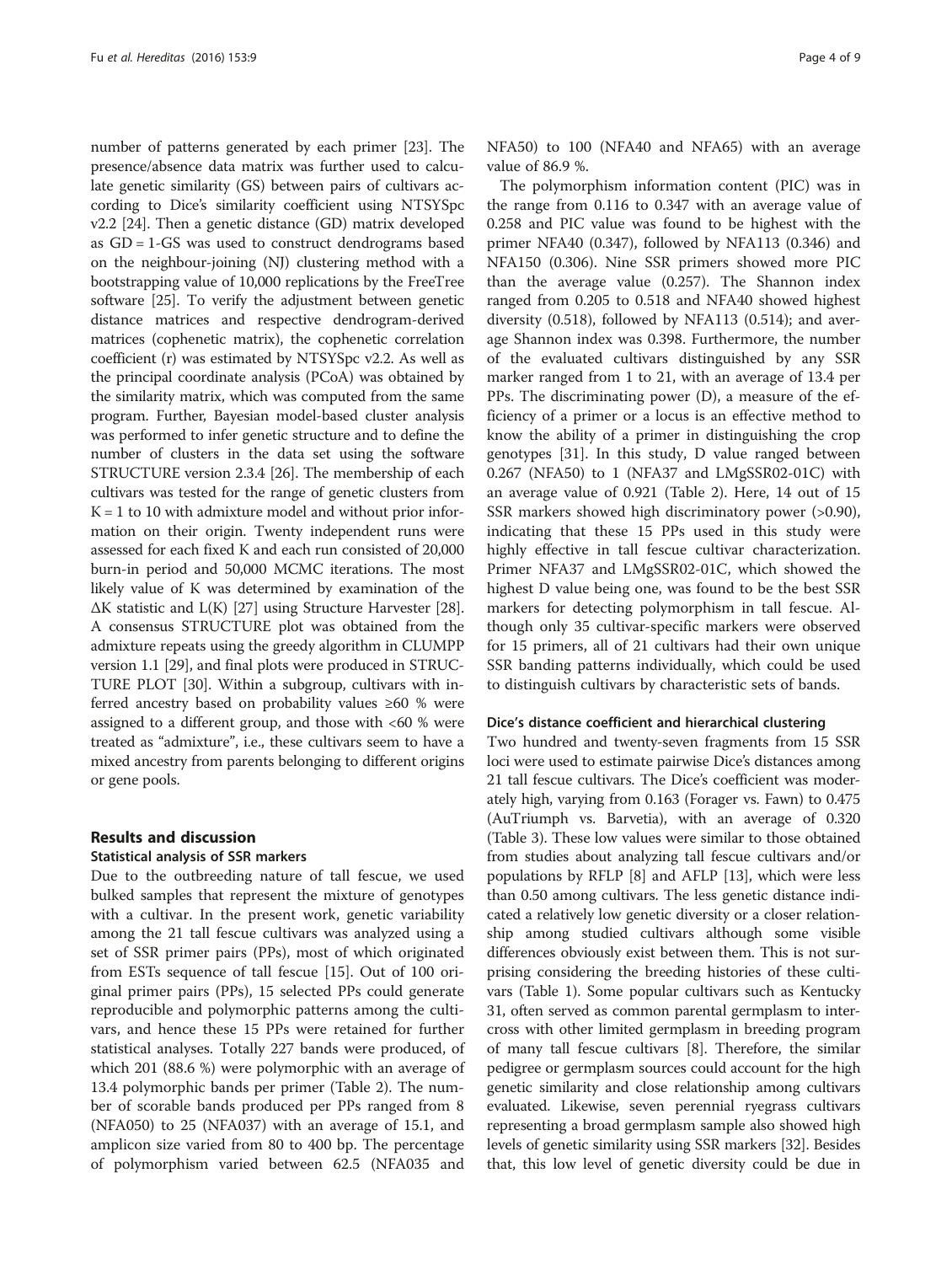|            |       | $\overline{2}$ | 3            | $\overline{4}$ | 5     | 6     | $\overline{7}$ | 8            | 9       | 10          | 11           | 12          | 13      | 14             | 15          | 16          | 17      | 18      | 19             | 20          | 21             |
|------------|-------|----------------|--------------|----------------|-------|-------|----------------|--------------|---------|-------------|--------------|-------------|---------|----------------|-------------|-------------|---------|---------|----------------|-------------|----------------|
| Kenhy      | 0     |                |              |                |       |       |                |              |         |             |              |             |         |                |             |             |         |         |                |             |                |
| Cajun      | 0.336 | $\mathbf 0$    |              |                |       |       |                |              |         |             |              |             |         |                |             |             |         |         |                |             |                |
| Maximize   | 0.313 | 0.295          | $\mathbf{0}$ |                |       |       |                |              |         |             |              |             |         |                |             |             |         |         |                |             |                |
| Kentucky31 | 0.291 | 0.302          | 0.352        | $\mathbf 0$    |       |       |                |              |         |             |              |             |         |                |             |             |         |         |                |             |                |
| Kenwell    | 0.289 | 0.292          | 0.304        | 0.237          | 0     |       |                |              |         |             |              |             |         |                |             |             |         |         |                |             |                |
| Alta       | 0.294 | 0.245          | 0.243        | 0.306          | 0.268 | 0     |                |              |         |             |              |             |         |                |             |             |         |         |                |             |                |
| Fawn       | 0.345 | 0.291          | 0.326        | 0.354          | 0.311 | 0.253 | $\mathbf 0$    |              |         |             |              |             |         |                |             |             |         |         |                |             |                |
| Martin     | 0.415 | 0.418          | 0.322        | 0.384          | 0.364 | 0.322 | 0.307          | $\mathbf{0}$ |         |             |              |             |         |                |             |             |         |         |                |             |                |
| Missouri96 | 0.313 | 0.295          | 0.327        | 0.192          | 0.294 | 0.289 | 0.348          | 0.379        | $\circ$ |             |              |             |         |                |             |             |         |         |                |             |                |
| Forager    | 0.366 | 0.293          | 0.316        | 0.343          | 0.313 | 0.257 | 0.163          | 0.285        | 0.306   | $\mathbf 0$ |              |             |         |                |             |             |         |         |                |             |                |
| Barcel     | 0.372 | 0.382          | 0.330        | 0.347          | 0.359 | 0.298 | 0.317          | 0.364        | 0.286   | 0.329       | $\mathbf{0}$ |             |         |                |             |             |         |         |                |             |                |
| Johnstone  | 0.219 | 0.370          | 0.340        | 0.288          | 0.256 | 0.272 | 0.341          | 0.361        | 0.310   | 0.340       | 0.322        | $\mathbf 0$ |         |                |             |             |         |         |                |             |                |
| AuTriumph  | 0.429 | 0.254          | 0.292        | 0.355          | 0.356 | 0.293 | 0.297          | 0.348        | 0.379   | 0.218       | 0.301        | 0.403       | $\circ$ |                |             |             |         |         |                |             |                |
| Willamette | 0.280 | 0.312          | 0.296        | 0.275          | 0.303 | 0.268 | 0.326          | 0.393        | 0.265   | 0.326       | 0.273        | 0.288       | 0.370   | $\overline{0}$ |             |             |         |         |                |             |                |
| Safe       | 0.262 | 0.330          | 0.385        | 0.194          | 0.217 | 0.327 | 0.348          | 0.367        | 0.268   | 0.337       | 0.373        | 0.230       | 0.388   | 0.317          | $\mathbf 0$ |             |         |         |                |             |                |
| Barvetia   | 0.345 | 0.431          | 0.449        | 0.387          | 0.367 | 0.380 | 0.377          | 0.361        | 0.440   | 0.398       | 0.406        | 0.365       | 0.475   | 0.408          | 0.360       | $\mathbf 0$ |         |         |                |             |                |
| Mozark     | 0.337 | 0.248          | 0.340        | 0.265          | 0.271 | 0.294 | 0.319          | 0.326        | 0.321   | 0.271       | 0.354        | 0.333       | 0.306   | 0.359          | 0.312       | 0.405       | $\circ$ |         |                |             |                |
| Penngrazer | 0.320 | 0.257          | 0.324        | 0.265          | 0.272 | 0.305 | 0.290          | 0.341        | 0.294   | 0.282       | 0.380        | 0.327       | 0.317   | 0.333          | 0.285       | 0.390       | 0.243   | $\circ$ |                |             |                |
| Cattleclub | 0.337 | 0.350          | 0.330        | 0.188          | 0.245 | 0.260 | 0.360          | 0.358        | 0.248   | 0.330       | 0.303        | 0.277       | 0.360   | 0.292          | 0.240       | 0.445       | 0.28    | 0.273   | $\overline{0}$ |             |                |
| Carefree   | 0.356 | 0.316          | 0.339        | 0.265          | 0.327 | 0.313 | 0.320          | 0.422        | 0.274   | 0.340       | 0.395        | 0.371       | 0.370   | 0.321          | 0.376       | 0.447       | 0.307   | 0.300   | 0.333          | $\mathbf 0$ |                |
| Nanryo     | 0.345 | 0.330          | 0.294        | 0.344          | 0.344 | 0.295 | 0.190          | 0.256        | 0.326   | 0.200       | 0.317        | 0.352       | 0.277   | 0.326          | 0.358       | 0.389       | 0.289   | 0.301   | 0.330          | 0.289       | $\overline{0}$ |

<span id="page-4-0"></span>Table 3 Dice's distance matrix of 21 cultivars of tall fescue based on SSR profile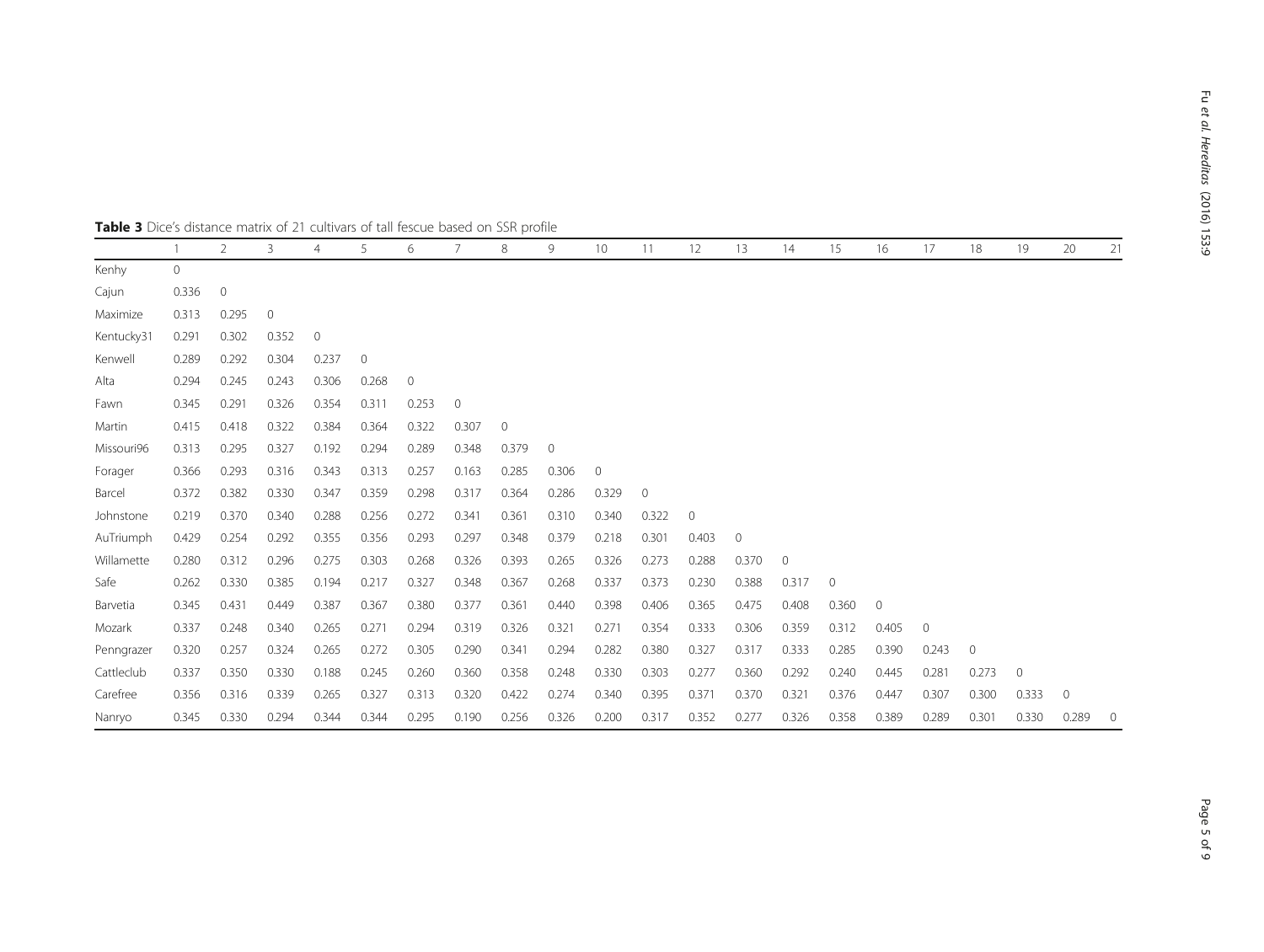<span id="page-5-0"></span>part, to the tall fescue's allogamy and self-incompatibility [[3\]](#page-7-0), as well as to its hexaploid composition [\[33](#page-8-0)]. Typically, the cross-pollinated species maintain relatively high intrapopulation variability as compared to its inter-population variability [[12](#page-8-0), [34](#page-8-0)]. The Analysis of molecular variance (AMOVA) indicated that most (92.3 %) of the molecular variation in wild Iranian tall fescue populations exists among individuals within populations, with lesser amounts among populations (7.7 %) [\[35\]](#page-8-0). As a result, the enormous intra-cultivar genetic variability led to the high genetic similarity among tall fescue cultivars.

A dendrogram was generated from the NJ cluster analysis of SSR data (Fig. 1). This dendrogram divided the 21 culitvars into six major clades in general agreement with their breeding origins with a few exceptions. A high correlation ( $r = 0.79$ ,  $P < 0.01$ ) between the cophenetic matrix and the original matrix revealed a high goodness of fit for the cultivars clustering. Clade 1 consisted of three cultivars, Kenhy, Johnstone and Kenwell. Here, both Kenhy and Johnstone origined from derivatives of 11 42-chromosome Lolium × Festuca hybrid clones at Kentucky Agricultural Experiment Station (KAES) of USA [[36](#page-8-0)–[38](#page-8-0)]. Kenwell was also developed from three inbred lines at KAES and may provide share some common pollen sources with Kenhy and Johnstone [\[39](#page-8-0)],

therefore it is not surprising that it was also included in Clade 1. Clade 2 was composed of Kentucky 31, Safe, Cattleclub, Missouri 96 and Carefree, whose clustering placement could be chiefly attributed to their pedigree origin. Kentucky 31 originated from a population that had undergone approximately 43 years of natural selection on a farm in Kentucky State of USA [\[37](#page-8-0), [40\]](#page-8-0). And Cattleclub originated from several old Kentucky 31 seed fields by phenotypic selection [\[41](#page-8-0)]. However, Missouri-96 was derived from plant introductions from France [[42\]](#page-8-0). It was used as a pollen source in the development of Houndog, one of the first improved turf-type cultivar [[37\]](#page-8-0). Moreover, six parental clones from Houndog was used to ploycross with other germplasm in the development of Carefree, a turf-type synthetic [[41\]](#page-8-0), which is the most dissimilar from the others found in Clade 2. Yet it is hard to explain the low distance of 0.194 between Safe and Kentucky 31, since Safe was derived from Kenhy existing in Clade 1 [[41](#page-8-0)]. Clade 3 was randomly made up of Barcel and Willamette supported by a bootstrap value of 47 %, indicating that these two cultivars are distinctly different from the other cultivars in the study. Barcel derived from old pastures in the Netherlands [\[41](#page-8-0)], but there is little information available concerning the parentage of Willamette other than it may have some

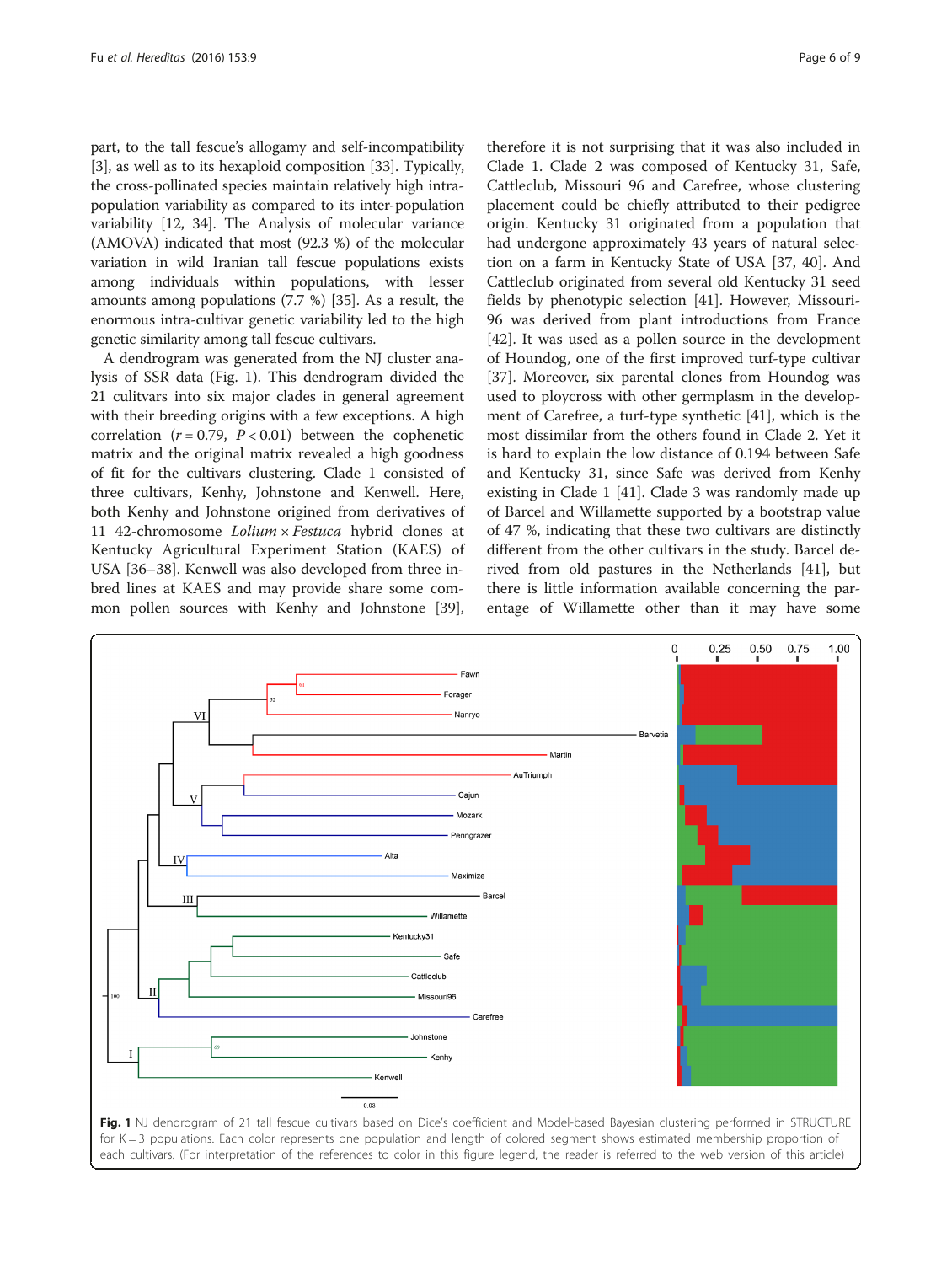common germplasm with cultivar Houndog [\[37](#page-8-0)]. Clade 4 contained two cultivars Alta and Maximize with a high pairwise similarity of 0.76, while it is hard to give a clear elucidation by their pedigree history. Alta was developed from a plant selection in Oregon [[43\]](#page-8-0), and Maximize was resulted from French ecotypes [[44\]](#page-8-0). Clade 5 included four cultivars, viz., AuTriumph, Cajun, Mozark and Penngrazer. By and large, this clade came together as predicted by the breeding histories for these cultivars. AuTriumph was developed from 12 introduction genotypes and Cajun derived from AuTriumph [[45, 46\]](#page-8-0), while Penngrazer could trace to Kentucky 31, one of the four parent clones of Mozark was also Kentucky 31 [\[47](#page-8-0)]. However, Penngrazer and Mozark failed to group tighter with the Kentucky 31 in the Clade 2. The reason for that probably is that the nature of outcrossing and multiple mass selections resulted in an unequal contribution of parent plants in the final genetic makeup of a cultivar [[48\]](#page-8-0). Clade 6 including five cultivars could be divided into sub-clades with three and one cultivar respectively. Here Forager and Nanryo sharing one of the common parent germplasm Fawn resulted to a firm genetic relationship with the high bootstrap values [\[49](#page-8-0), [50\]](#page-8-0). Additionally, Barvetia and Martin formed a sub-clade with a middle bootstrap value of 42 %, but this could not correspond to their pedigree information, since Barvetia was developed in Netherland and Martin was developed in Missouri university of USA [\[8](#page-8-0), [47](#page-8-0), [51](#page-8-0)]. Yet it was worth noting that most of NJ clusters showed lower bootstrap values below the 50 %, which suggested that more primers may be needed to identify genetic relationship between cultivars surveyed. In particular, the detailed pedigree information of some commercial or patented cultivars is desperately needed to explain the genetic relationship among different cultivars. In short, these results illustrated that SSR markers were effective in surveying the affinities among tall fescue cultivars studied.

The principal coordinate analysis (PCoA) was done to see the displacement of the cultivars and to further confirm the clustering pattern obtained from the dendrogram (Fig. 2). The first three eigenvectors accounted for 32.3 % of total variation among all the cultivars. The first and second axes represented 13.7 and 10.1 % of the variation respectively. The affinities produced by PCoA are generally in agreement with the NJ cluster and Dice's dissimilarity coefficients analyses. Some cultivars shared common parental resources were closely dispersed in the PCoA plot, as Nanryo, Forager and Fawn showed closely related each other on NJ dendrogram.

#### Population structure

The pattern of population structure was further analyzed with a Model based Bayesian approach implemented in

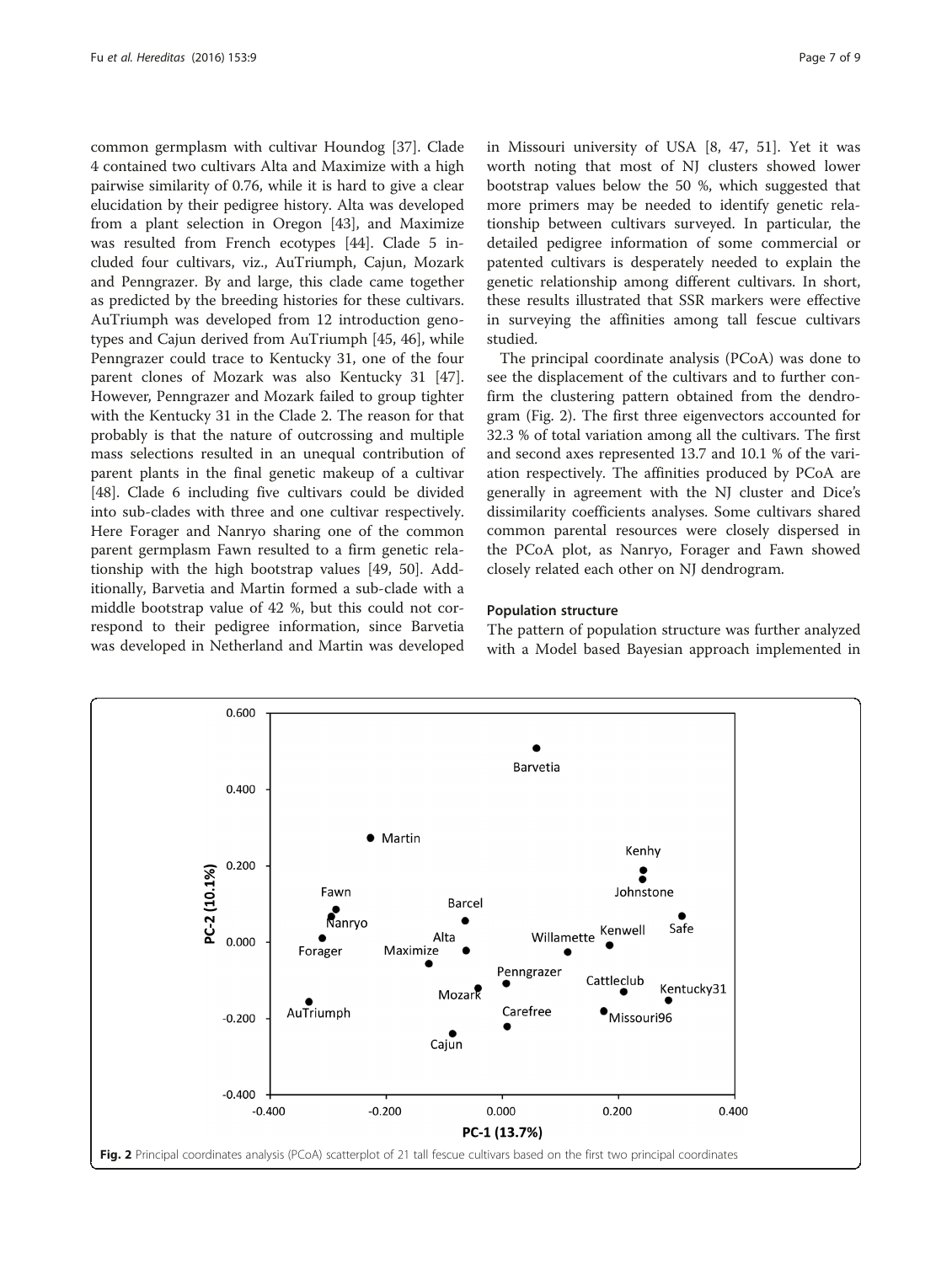<span id="page-7-0"></span>Structure program. We investigated the range from  $K =$ 1 to  $K = 10$  and calculated the posterior probability for each value of K using the estimated log likelihood of K. The number of clusters best fitting the data was  $K = 3$  as indicated by the modal value of ΔK. As a result, the studied cultivars were successfully assigned to three subgroups with slight mixing  $(K = 3, \Delta K = 65.37)$  as represented in Fig. [1](#page-5-0) and Table [3](#page-4-0); inferred clusters were calculated with more than 60 % probability intervals. In general, the clustering based on Bayesian statistics was found to be in consistency with distance based NJ clustering, whereas there were deviations and fragmentation of genetic clusters because of admixed cultivars such as Alta, Barvetia and Barcel. A second analysis of each cultivar assignment probabilities for the model  $K = 3$  shows that cluster 1 (red) is corresponding to the Clade 6 and Barcel in Clade 3 in NJ dendrogram. The cluster 2 (blue) includes Clade 4 and 5, and Carefree in Clade 2 of NJ tree. Finally, cluster 3 (green) consists of Clade 1, remaining entries except Carefree and Willamette in Clade 3. Moreover, the affinities produced by PCoA are generally in agreement with the results of the STRUC-TURE analysis, since the PCoA grouped the cultivars into three clusters strongly differentiated, which correspond substantially to three inferred sub-clusters from STRUCTURE analysis (Fig. [1](#page-5-0)). It's worth noting that cultivars Alta, Barvetia and Barcel showed the admixed membership based on Q-matrix values, nor did they reflected clear membership in any of the groups identified in the PCoA. This might be due to the fact that extensively used poly-intercross among genotypes from registered varieties or exchanged germplasm in breeding programs led to disturbed Hardy-Weinberg equilibrium (HWE) and genetic admixture in the synthetic cultivar populations [[7\]](#page-8-0).

In this study, due to using a DNA bulking strategy, it was possible to survey the genetic variation among the 21 tall fescue cultivars regardless of intra-cultivar variability. Assaying bulked samples not only drastically reduces the number of individual samples that need to be processed [[52\]](#page-8-0), but also results in a preferential elimination of rare alleles by dilution in larger bulk samples [[10, 53\]](#page-8-0) and therefore simplifies the marker profile of an individual cultivar or accession. In previous studies, various molecular markers have been used to determine diversity among heterogeneous cultivars populations of outcrossing fodder species based on bulked DNA samples [\[7](#page-8-0), [11](#page-8-0), [12, 54](#page-8-0)–[56\]](#page-8-0). Likewise, the 21 tall fescue cultivars used in this study were easily characterized using SSR markers. The large number of molecular markers produced in this study showed that SSR patterns based on bulked DNA samples were found to be a fast, reliable, and highly efficient method to analyze genetic relationships among heterogeneous cultivars of tall fescue.

These results will help breeders choose cultivars more genetically distant to be used in crosses in order to obtain transgressive segregation of some agronomic trait in the hybrid descendant populations.

### **Conclusions**

In conclusion, SSR patterns based on bulked DNA samples were found to be a good method of choice to evaluate the extent of genetic variability and relationships among 21 heterogeneous tall fescue cultivars. Even though low levels of diversity were detected here, most of SSR markers showed extremely high discriminatory power for evaluated cultivars. SSR analysis is therefore a powerful tool for distinguishing synthetic cultivars as well as assessing genetic relationships among cultivars in outcrossing grass species.

#### Abbreviations

AFLP, amplified fragment length polymorphism; AMOVA, analysis of molecular variance; CTAB, hexadecyl trimethyl ammonium bromide; D, discriminating power; DV, distinguished varieties; GD, genetic distance; GS, genetic similarity; I, Shannon information index; NJ, neighbour-joining; P, polymorphic rate; PB, polymorphic bands; PCoA, principal coordinate analysis; PCR, polymerase chain reaction; PIC, polymorphism information content; PIC, the polymorphism information content; PPB, the percentage of polymorphic bands; PPs, primer pairs; RFLP, restriction fragment length polymorphism; SSR, simple sequence repeats; TB, total number of bands

#### Acknowledgments

We thank all the participants from the Department of Grassland Science at Sichuan Agricultural University for their contributions to this study. We are also grateful to the U.S. National Plant Germplasm System (NPGS) for providing most of seed materials. This work was funded by National Key Basic Research Program of China (#2014CB138705), the National Science and Technology Supporting Project (#2012BAD13B06) and the Earmarked Fund for the Modern Agro-Industry Technology Research System (#CARS-35-05). The funders had no role in study design, data collection and analysis, decision to publish, or preparation of the manuscript.

#### Authors' contributions

XM and S-QB conceived the project and designed the experiments. K-XF, Z-HG, W-DW and MS performed the experiment. K-XF, Z-HG, and XM wrote the paper. X-QZ, YF, D-XL, YP and L-KH gave comments on the manuscript. XM and S-QB revised the paper. All authors discussed the results and commented on the manuscript. All authors read and approved the final manuscript.

#### Competing interests

The authors declare that they have no competing interests.

#### Author details

<sup>1</sup> Animal Science and Technology College, Sichuan Agricultural University, Chengdu 611130, China. <sup>2</sup>Chongqing Municipal Institute of Animal Husbandry, Chongqing 400039, China. <sup>3</sup>Sichuan Academy of Grassland Science, Chengdu 611731, China.

#### Received: 1 June 2016 Accepted: 27 July 2016 Published online: 11 August 2016

#### References

- 1. Sleper DA. Breeding tall fescue. Plant Breeding Rev. 1985;3:313–42.
- 2. Sleper DA, Buckner RC. The fescues. In: Barnes RF, Miller DA, Nelson CJ, Heath ME, editors. Forages, vol. 1. Ames: Iowa State University Press; 1995. p. 345–56.
- 3. Humphreys MW, Thomas HM, Morgan WG, Meredith MR, Harper JA, Thomas H, Zwierzkowski Z, Ghesquiere M. Discriminating the ancestral progenitors of hexaploid Festuca arundinacea using genomic in situ hybridization. Heredity. 1995;75(2):171–4.